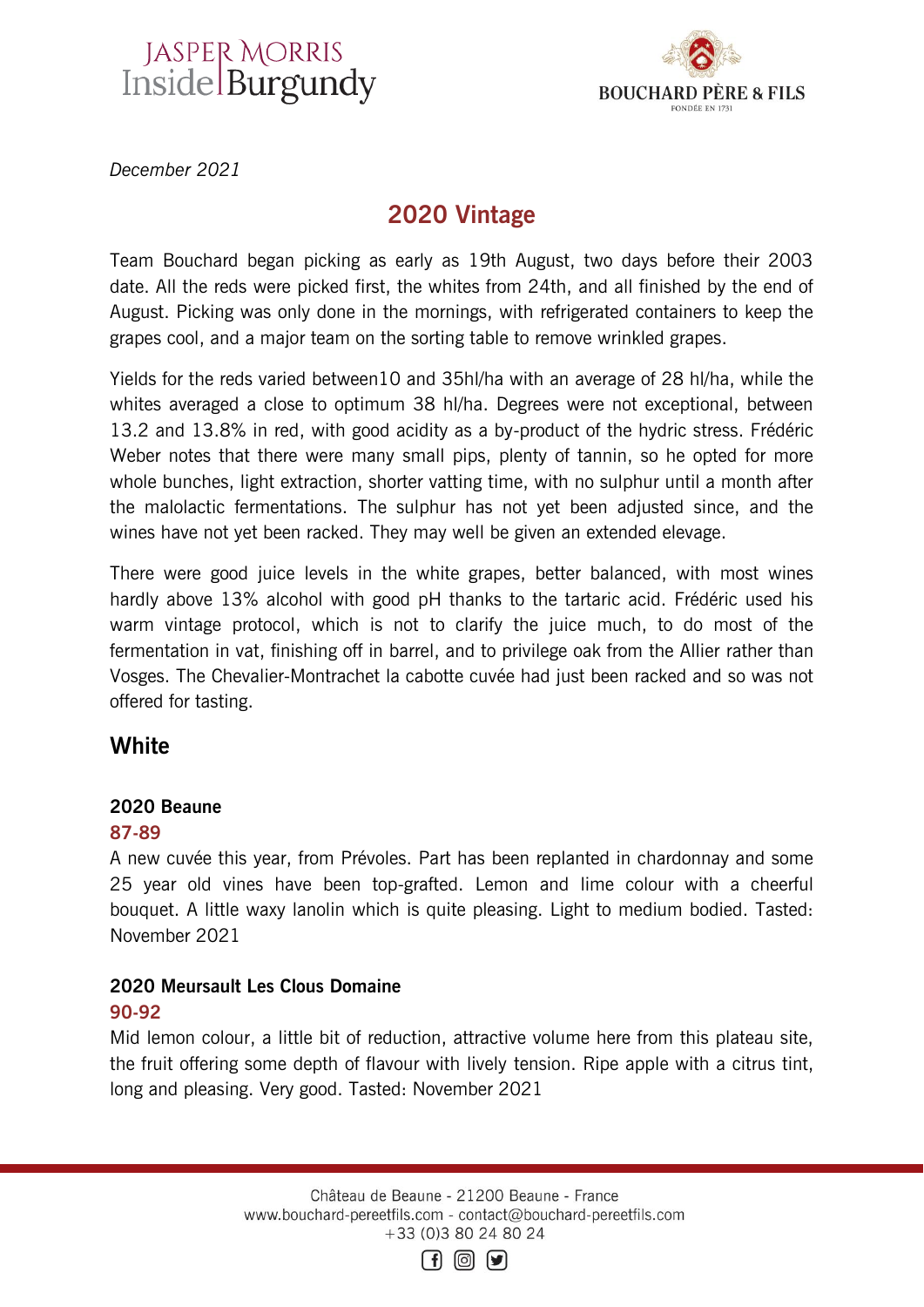



## 2020 Beaune du Château Premier Cru Domaine

## 90-92

Mid lemon yellow. Some waxy yellow fruit on the nose, less finesse than the Meursault, though with agreeable plump fruit, a whiff of coconut and some good lime infused acidity. Not at this moment displaying a natural gracefulness though. Tasted: November 2021

## 2020 Beaune Clos Saint-Landry Premier Cru Monopole Domaine 91-93

Fine fresh pale lemon. The bouquet has a delicacy yet with intensity that is very classy. This site really does work well in white. There is nothing like the weight of a Clos des Mouches but there is a striking elegance with an underlying tensile strength. Pure ripe lemon notes to finish. Tasted: November 2021

# 2020 Meursault Les Bouchères Premier Cru Domaine

## 91-93

Fine lemon and lime colour. The bouquet shows some weight along with nuances. This is firm on the palate, predominantly white fruit, a little citrus touch at the finish, some greengage, yet also with floral notes. Good grip at the relatively long finish. Tasted: November 2021

# 2020 Meursault Le Porusot Premier Cru Domaine

## 92-94

Full yellow colour, with a light reduction that will soon disappear. Plumper than the Bouchères yet kept in balance by just the right acidity. I enjoy the way this opens out on the second half of the palate, a longer finish than Bouchères. Structure is the order oof the day! Tasted: November 2021

## 2020 Meursault Les Gouttes d'Or Premier Cru Domaine 90-92

A similar pale lemon colour, but the nose is a little richer with some yellow plums. Some orange zest as well, a blossoming middle, the finish is as yet less expressive with acidity and fruit still waiting to integrate. Tasted: November 2021

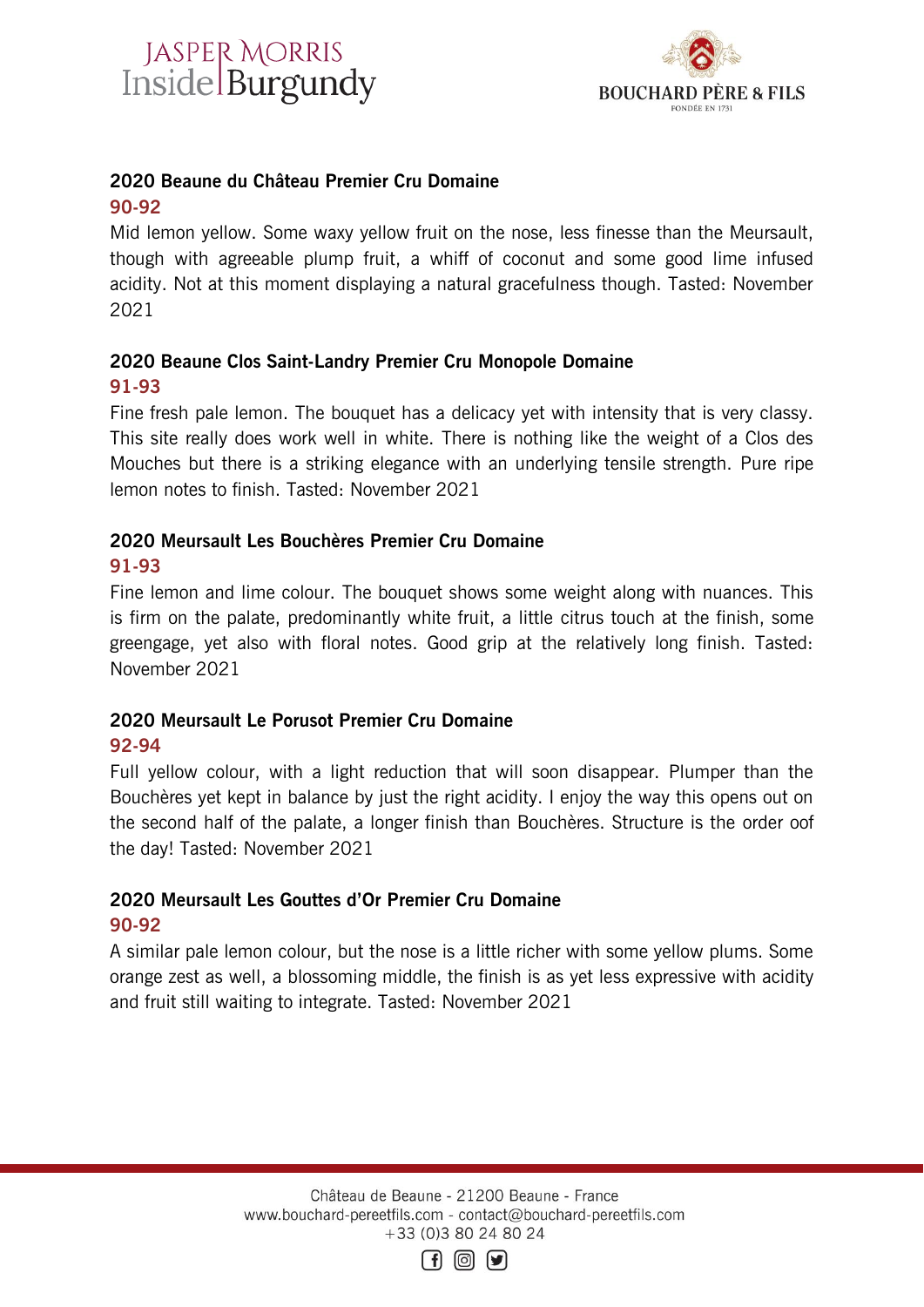



# 2020 Meursault Genevrières Premier Cru Domaine 92-94

Fine lemon and lime colour, with a detailed elegant bouquet and a sense of class all the way through to a slightly richer bouquet. The Bouchard 2020 Genevrières certainly has the detail, with a mix of white fruits, a little apple and also some citrus. A fine Genevrières for the medium term. Tasted: November 2021

#### 2020 Meursault Perrières Premier Cru Domaine 93-96

Pale lemon colour. Here the bouquet is the most backward of the Meursault 1ers crus, but the wine builds beautifully on the palate, gaining in flesh and with a powerful underlying stoniness. Discreet but fine with significant intensity and a saline touch at the finish. Tasted: November 2021

# 2020 Meursault Charmes Premier Cru Domaine

## 91-94

Served last among the Meursaults, as Frédéric Weber likes to use a little more new oak for his Charmes (one new barrel in two) and it shows a little. In fact the oak rather dries out the wine on the palate for the moment but there is all the necessary fruit so this should come back together. Slightly more tropical notes here. At the moment not quite together but time is on its side. Tasted: November 2021

# 5-Star Wine 2020 Corton-Charlemagne Grand Cru Domaine 95-98

Pale lemon colour, considerable concentration on the nose, not yet much detail. Oof, there is a really impressive wealth of fruit here, taking the upper hand over the terroir for the moment but there is so much still to come. 20% new wood. The stones are waiting! Really very long, a majestic Corton-Charlemagne in the making. Tasted: November 2021

# 2020 Chevalier-Montrachet Grand Cru Domaine

# 94-97

A blend from the four terrasses. This has a beautiful nose, all the class with a certain extra opulence. But it is lifted, ethereal up front, a little more opulent behind with yellow plums and a light banana touch. The 2020 Chevalier-Montrachet from Bouchard certainly comes across as riper than some but still extremely pleasing. Tasted: November 2021

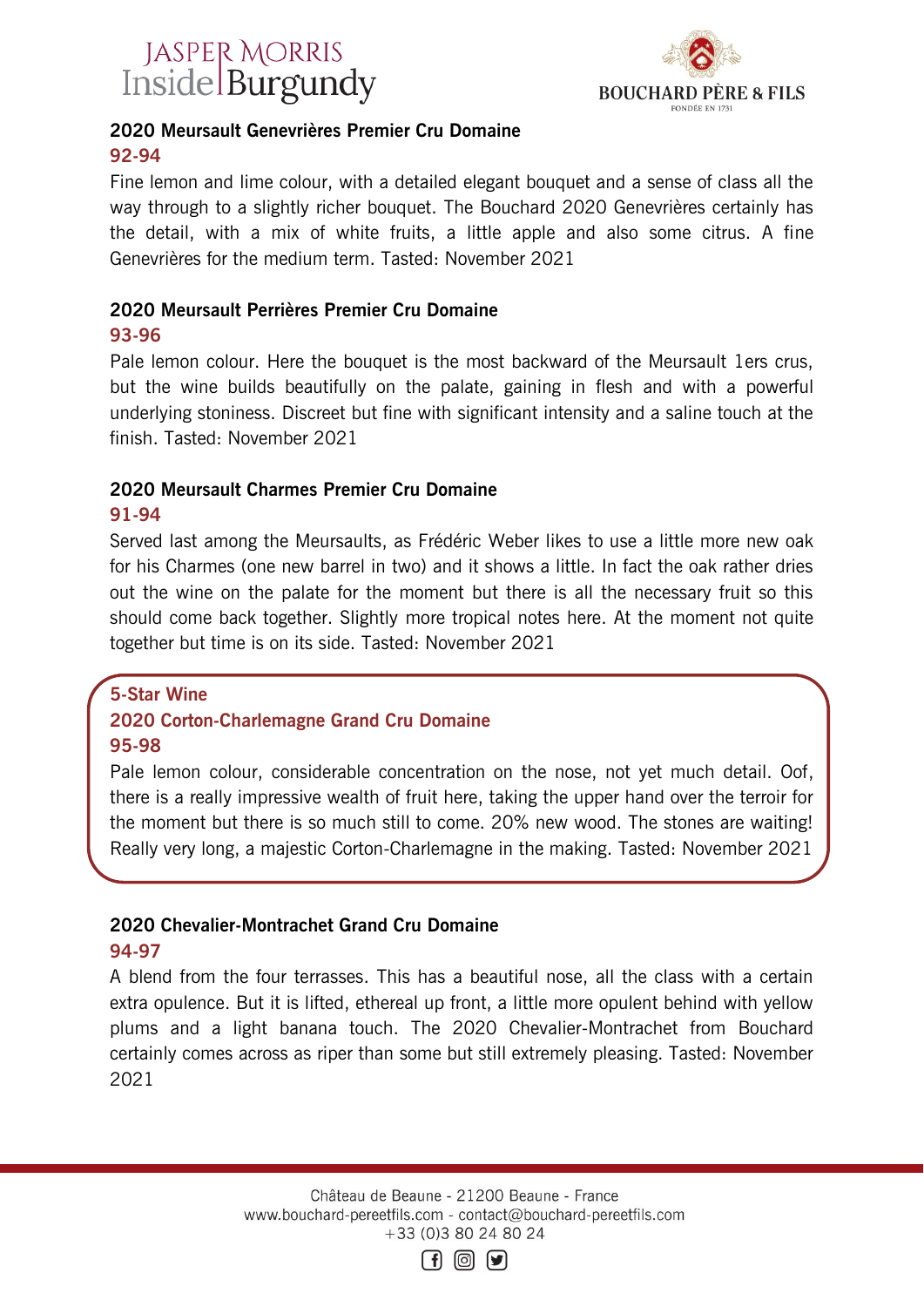



# 2020 Montrachet Grand Cru Domaine

# 96-98

Excellent fresh clear lemon yellow. Very backward, very promising. Just little traces of all sorts of things, a little bit of oak, a little bit of citrus, a wealth of ultra-pure white fruit and of course the extraordinary intensity and persistence of this great vineyard. So many nuances to follow, I think this will be a great example. They made the perfect choice of picking date, I suspect. Tasted: November 2021

# Red

# 2020 Savigny-lès-Beaune Les Lavières Premier Cru Domaine

#### 87-89

Cooler spot with more clay has marked the vintage less than some. Rich dense dark crimson purple, heady dense dark raspberry notes. Retains freshness on the palate though still dark fruit. Slightly firm finish. Tasted: November 2021

# 2020 Beaune du Château Premier Cru Domaine

## 88-90

Very dark black purple, this is soft and luscious with blackberry and blueberry notes, not too much tannin, nor too much acidity. Tasted: November 2021

## 2020 Beaune Clos de la Mousse Premier Cru Monopole Domaine 90-92

Like the Savigny Lavières, Clos de la Mousse is another spot with cooler clays. Very dense purple. Some plums on the nose, a little rounder, with good acidity behind, more red fruit notes emerge beneath. This shows considerable promise. Tasted: November 2021

## 2020 Beaune Les Teurons Premier Cru Domaine 90-92

The Bouchard holding is up slope on the limestone, the first vineyard to be picked. Rich intense purple. There is a good energy to the bouquet, as much red fruit as black, a fine thick texture of ripe fruit with some attractive oak. This Teurons is riper than the Clos de la Mousse but was picked in good time. Tasted: November 2021

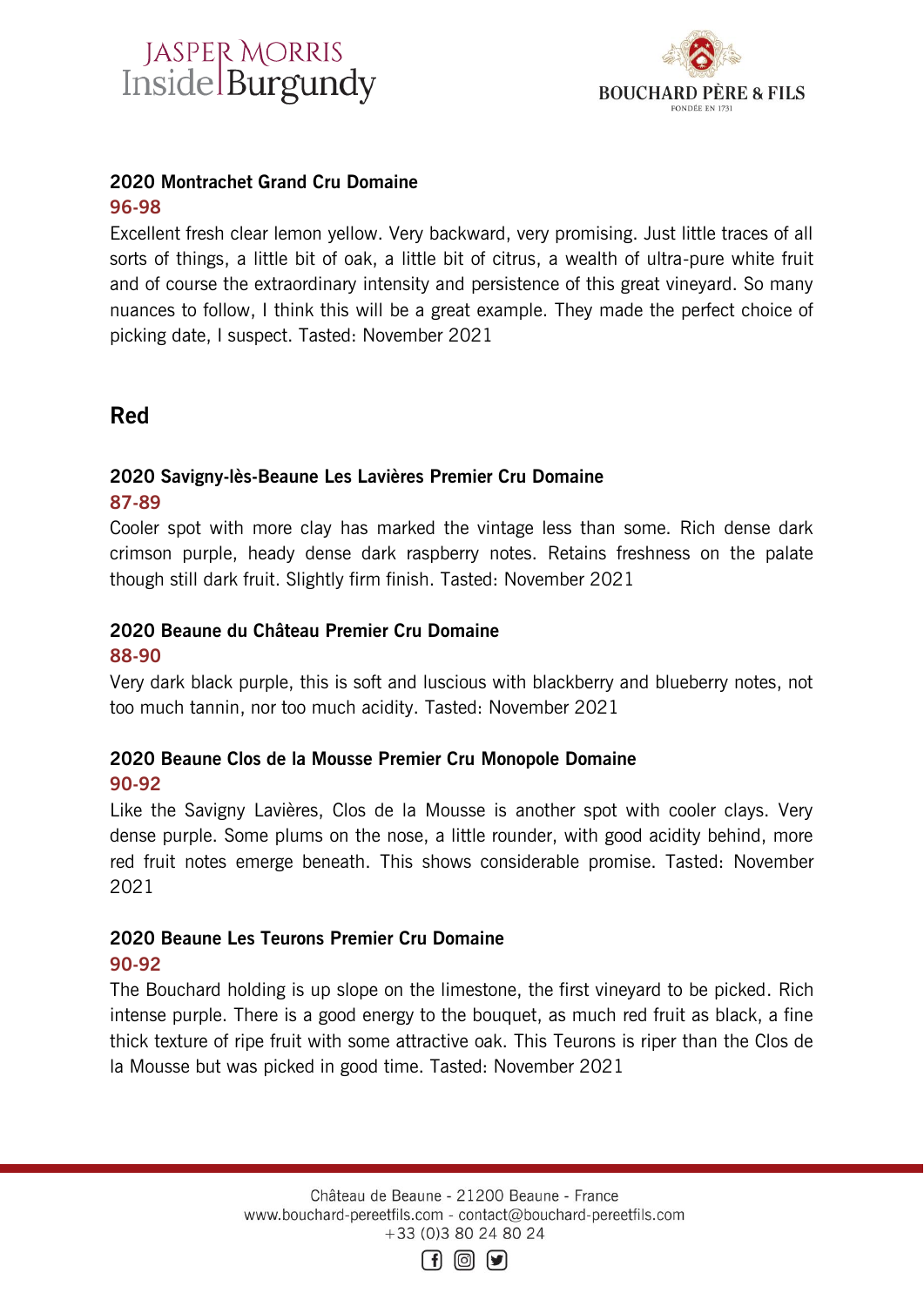



# 2020 Beaune Grèves Vigne de l'Enfant Jésus Premier Cru Domaine 91-94

This is a free draining soil, but deep enough that it did not dry out during the parched summer. Dark purple black, one of the more sunshine laden bouquets but with a joyous plump fruit on the palate refreshed at the back by a little useful acidity. Good length, no undue heat. Tasted: November 2021

#### 2020 Volnay En Chevret Premier Cru Domaine 91-93

Next to their Caillerets but less limestone. Black centre with purple rim. There is a lovely class to the bouquet, Frédéric Weber considers the bouquet to be similar to Caillerets but a little more massive and less fine-boned on the palate. Raspberry dark cherry and plum, some tannins here at the back but the fruit rides over them. Very promising. Tasted: November 2021

## 2020 Volnay Les Caillerets, Ancienne Cuvée Carnot Premier Cru Domaine 92-95

Absolutely black centre to this with a massively concentrated bouquet, thus far hiding the detail. Inky depths. I would like to see this again after racking. The wine is not destabilised on the palate and the concentration is certainly exceptional, fresher at the finish. There is certainly an awful lot of wine here: buy it if you want a wine for 25 years time! Tasted: November 2021

## 2020 Volnay Taille Pieds Premier Cru Domaine 91-93

Another black colour with purple rim. The bouquet wants to offer some elegance despite the massive concentration of the vintage. Succulent dark raspberry, a glossy character also on the palate, firmer tannins behind for sure. Medium plus length and the useful acidity which picks out points of red fruit. Tasted: November 2021

# 2020 Volnay Clos des Chênes Premier Cru Domaine 92-94

Very dense purple, old vines on white marl, this usually needs picking later but not this year. Plenty of energy, to the dark fruited bouquet. Very intense, now raspberry and blackcurrant notes, lively finish. Medium plus length, this has some grace. Tasted: November 2021

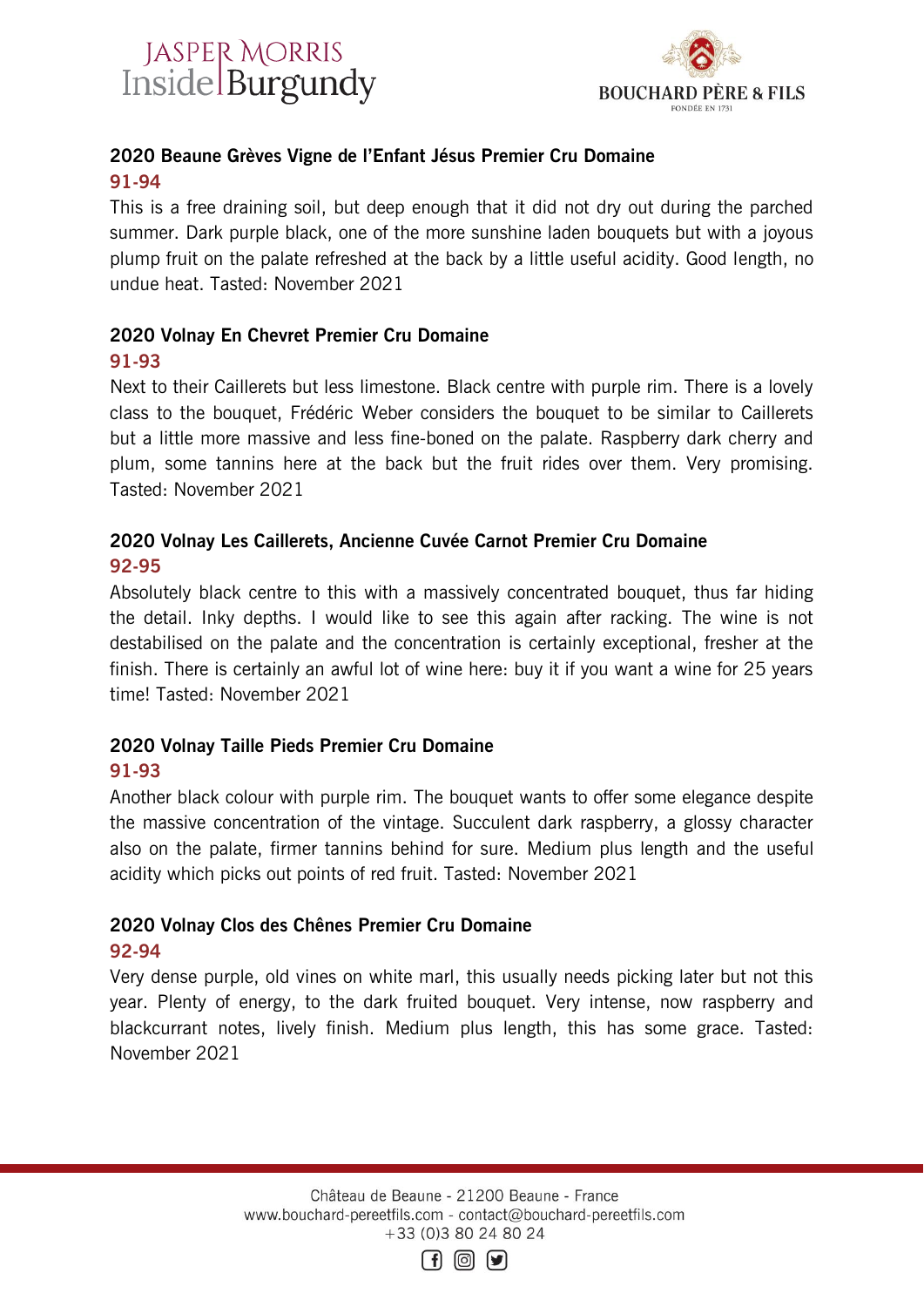# JASPER MORRIS<br>Inside Burgundy



# 2020 Le Corton Grand Cru Domaine

## 92-94

The Bouchard 2020 Corton has coped well with the drought. Vinification included 40% whole bunches, slightly higher than the other Côte de Beaune vineyards. Deepish colour with a more crimson edge. The stems show with a slightly smoky nose. A brooding powerhouse but it is also light on its feet with an interesting complex mix of red and black fruit, plus the more open structure from whole bunch. Tasted: November 2021

# 2020 Nuits-Saint-Georges Les Porrets-Saint-Georges Premier Cru Domaine 87-90

Dark purple, Inky depths on the nose, heady plums, some sun dried cherry and a suggestion of raisins. As is true across the range the palate shows a fresher aspect than the nose, but this has still gone a little far for me. Tasted: November 2021

## 2020 Nuits-Saint-Georges Les Cailles Premier Cru Domaine 89-91

Rich intense black purple. There is a huge density of fruit and flavour but the tannins are firm and a little dry. This may well come more into balance after the racking. Tasted: November 2021

## 2020 Gevrey-Chambertin Les Cazetiers Premier Cru Domaine 92-95

Lovely purple, not super saturated like the rest. Some proper elegance here and the whole bunches (50%) come to the fore. Grown on marl at the top of the slope, which helps provide the elegance. All in red fruit, fine tannins, enough acidity stretches out very nicely at the back. Tasted: November 2021

# 2020 Echézeaux Grand Cru Domaine

# 93-95

From En Orveaux, a usefully cooler site, making a pleasingly ripe wine but with good detail too. Look for aroma rather than body here, and this certainly has a floral note, while the stems infuse the finish and open this out very well. Tasted: November 2021